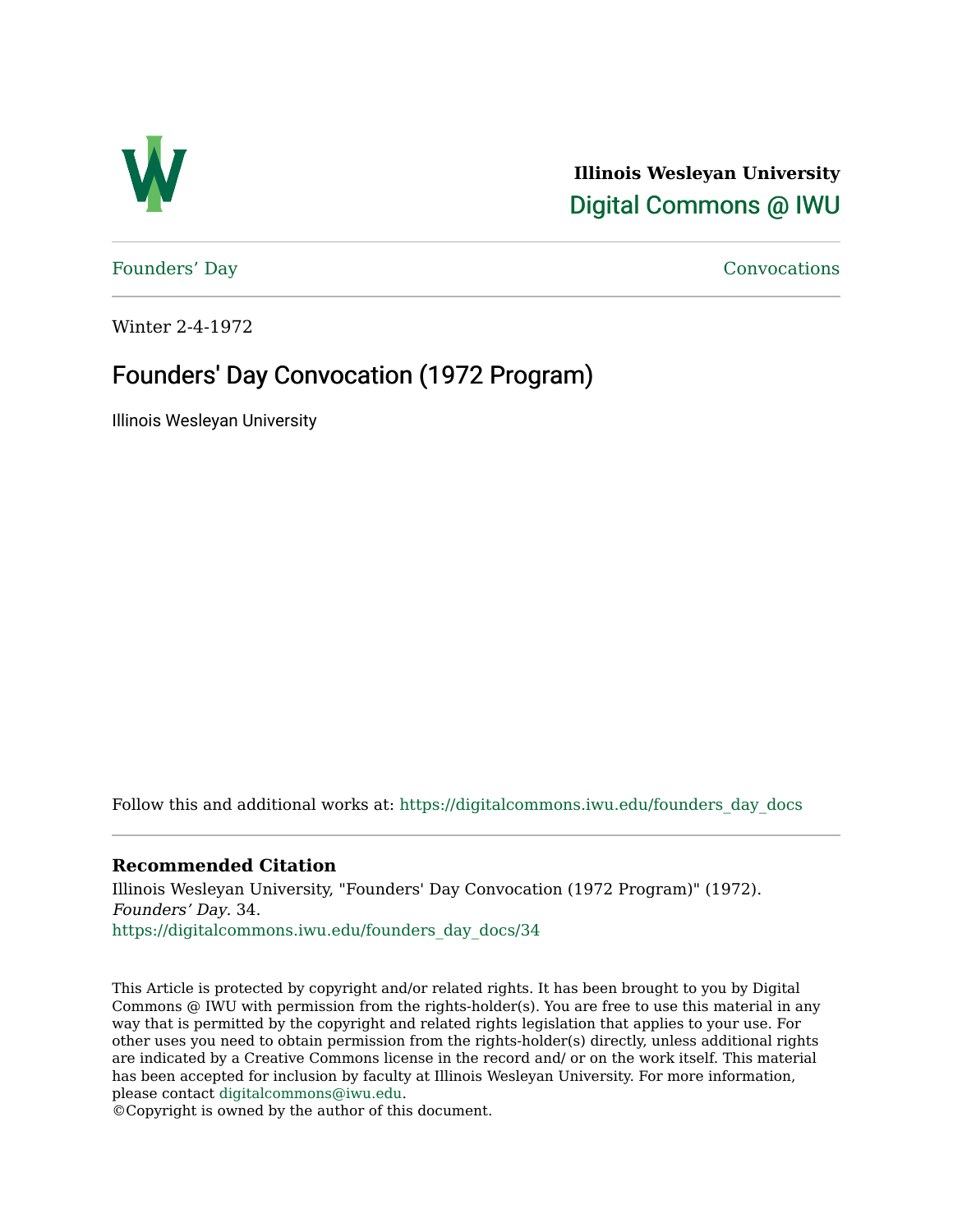# **FOUNDERS' DAY CONVOCATION**

Friday, February 4, 1972